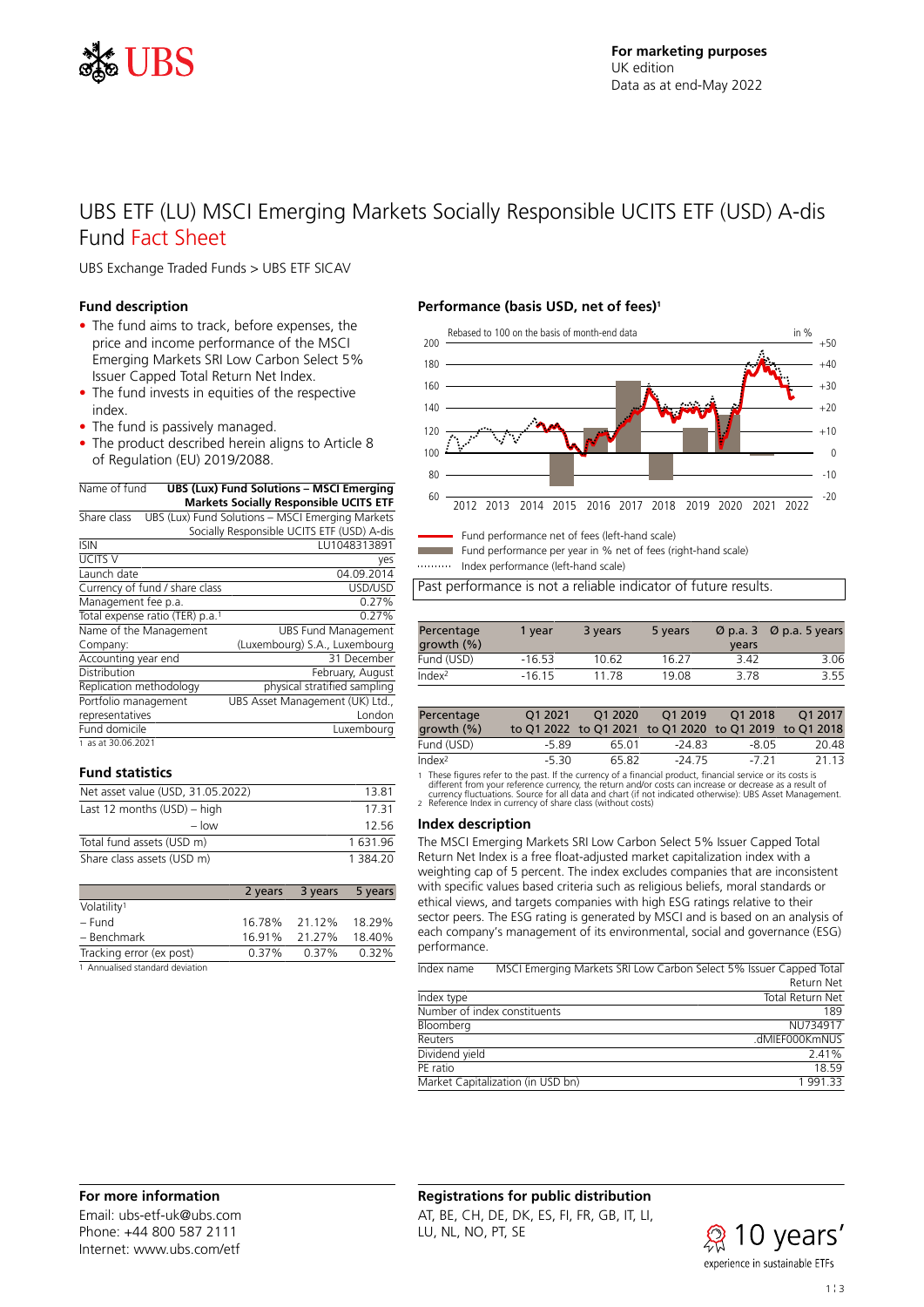# UBS ETF (LU) MSCI Emerging Markets Socially Responsible UCITS ETF (USD) A-dis

# **Market exposure (%)**

|                   | Index |
|-------------------|-------|
| China             | 23.6  |
| Taiwan            | 21.0  |
| India             | 16.9  |
| South Africa      | 9.5   |
| Republic of Korea | 8.7   |
| Brazil            | 4.9   |
| Malaysia          | 3.0   |
| Thailand          | 2.8   |
| Qatar             | 2.3   |
| Others            | 7.3   |
|                   |       |

## **Sector exposure (%)**

|                               | Index |
|-------------------------------|-------|
| <b>Financial Services</b>     | 26.1  |
| Information Technology        | 21.7  |
| Consumer Discretionary        | 17.2  |
| <b>Communication Services</b> | 13.5  |
| Consumer Staples              | 6.2   |
| <b>Materials</b>              | 4.5   |
| Health Care                   | 4.1   |
| Industrials                   | 3.3   |
| Real estate                   | 1.4   |
| Energy                        | 1.0   |
| Utilities                     | 1.0   |

# **Benefits**

Clients benefit from the flexibility of an exchange-traded investment.

Provides access to this segment of the market with a single transaction.

The fund offers a high degree of transparency and cost efficiency.

UCITS IV compliant fund

# **Risks**

This UBS Exchange Traded Fund invests primarily in equities, which are included in the MSCI Emerging Markets SRI 5% Issuer Capped Index. Investors require a corresponding risk tolerance and capacity. All investments are subject to market fluctuations. Every fund has specific risks, which may significantly increase under unusual market conditions. Sustainability characteristics and risks are considered as part of the Index selection process. The fund's assets are passively managed. As a result, the net asset value of the fund is directly dependent on the performance of the underlying index. Losses that could be avoided via active management will not be offset.

## **Listing and trading information**

| Exchange               | Trading currency | Trading hours (local time) | <b>Bloomberg Ticker</b> | <b>Reuters RIC</b> | iNAV Bloomberg |
|------------------------|------------------|----------------------------|-------------------------|--------------------|----------------|
| Borsa Italiana         | eur              | 09:00am - 05:30pm CET      | MSRUSA IM               | MSRUSA.MI          | UFTFUFF5       |
| Deutsche Börse (XETRA) | EUR              | 09:00am - 05:30pm CET      | UEF5 GY                 | UFF5.DF            | UETFUEF5       |
| Euronext Amsterdam     | EUR              | 09:00am - 05:30pm CET      | UFF5 NA                 | UFF5.AS            | UFTFUFF5       |
| London Stock Exchange  | GBX              | 09:00am - 05:30pm CET      | <b>UC79 IN</b>          | UC79.I             | UFTFUC79       |
| SIX Swiss Exchange     | JSD              | 09:00am - 05:30pm CET      | <b>MSRUSA SW</b>        | MSRUSA S           | IMSRUSA        |

## **Important information**

Past performance is not a guide to future performance. The value of investments and the income from them may go down as well as up and are not guaranteed. Investors may not get back the amount originally invested. Changes in rates of exchange may cause the value of this investment to fluctuate. The information contained in this document should not be considered a recommendation to purchase or sell any particular security and the opinions expressed are those of UBS Asset Management and are subject to change without notice. UBS funds make use of the Temporary Permissions Regime allowing EEA-domiciled funds to be distributed in the UK for a limited period until full authorisation is obtained. For reporting fund status, please visit the HMRC's website. The protections offered by the UK's regulatory system, and compensation under the Financial Services Compensation Scheme, will not be available.